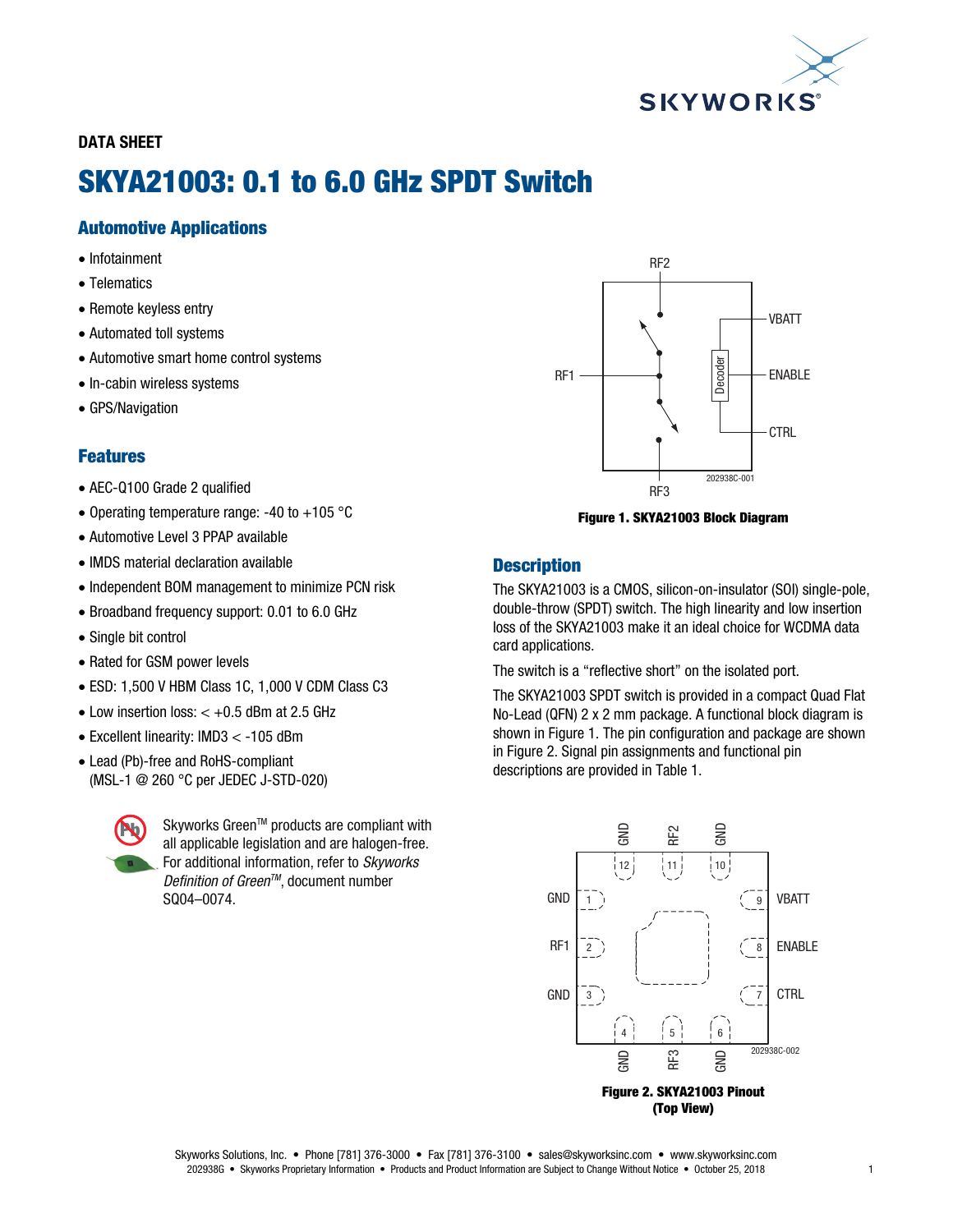#### Table 1. SKYA21003 Signal Descriptions1

| Pin | <b>Name</b>     | <b>Description</b> | Pin | <b>Name</b>     | <b>Description</b>           |
|-----|-----------------|--------------------|-----|-----------------|------------------------------|
|     | <b>GND</b>      | Ground             |     | <b>CTRL</b>     | DC control pin. See Table 4. |
|     | RF <sub>1</sub> | RF port 1          | 8   | <b>ENABLE</b>   | Enable pin. See Table 4.     |
| n   | <b>GND</b>      | Ground             | 9   | <b>VBATT</b>    | DC power supply              |
|     | GND             | Ground             | 10  | GND             | Ground                       |
|     | RF <sub>3</sub> | RF port 3          | 11  | RF <sub>2</sub> | RF port 2                    |
| 6   | <b>GND</b>      | Ground             | 12  | GND             | Ground                       |

 $1$  Exposed pad must be properly grounded using a low impedance path.

#### Table 2. SKYA21003 Absolute Maximum Ratings1

| <b>Parameter</b>                                                         | Symbol       | <b>Minimum</b> | <b>Maximum</b> | <b>Units</b> |
|--------------------------------------------------------------------------|--------------|----------------|----------------|--------------|
| Supply voltage                                                           | <b>VBATT</b> |                | 5.0            |              |
| Control voltage                                                          | <b>VCTL</b>  |                | 3.3            | ۷            |
| Enable voltage                                                           | <b>VEN</b>   |                | 3.3            |              |
| Input power                                                              | PIN          |                | $+40$          | dBm          |
| Junction temperature                                                     | TJ           |                | $+150$         | ∘c           |
| Storage temperature                                                      | <b>T</b> stg | $-40$          | $+125$         | ∘c           |
| Operating temperature                                                    | Top          | $-40$          | $+105$         | ∘c           |
| Hot switching GSM signal <sup>2</sup>                                    | <b>HS</b>    |                | $+35$          | dBm          |
| Electrostatic discharge:                                                 | ESD          |                |                |              |
| Human Body Model (HBM), Class 1C<br>Charged Device Model (CDM), Class C3 |              |                | 1500<br>1000   | ٧            |

<sup>1</sup> Exposure to maximum rating conditions for extended periods may reduce device reliability. There is no damage to device with only one parameter set at the limit and all other parameters set at or below their nominal value. Exceeding any of the limits listed here may result in permanent damage to the device.

2 Hot switching in the rare case of a damaged antenna does not reduce performance but is not recommended under normal operation.

ESD HANDLING*: Although this device is designed to be as robust as possible, electrostatic discharge (ESD) can damage this device. This device must be protected at all times from ESD when handling or transporting. Static charges may easily produce potentials of several kilovolts on the human body or equipment, which can discharge without detection. Industry-standard ESD handling precautions should be used at all times.*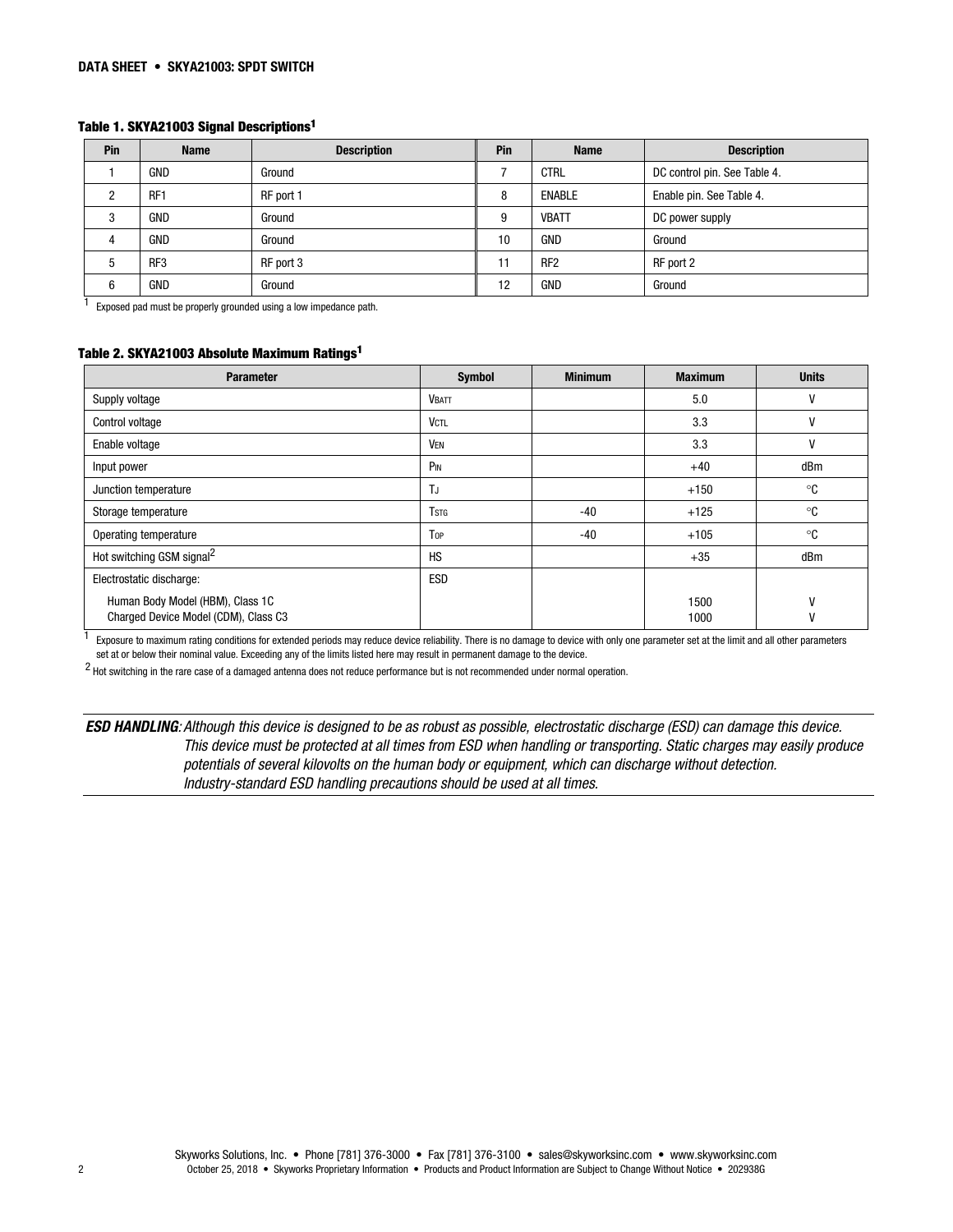## Functional Description

The SKYA21003 is designed for medium to high power WCDMA data card switching applications. The device can also be used in a variety of other applications that require high performance RF switching such as WLANs (a/b/g/n).

An internal negative voltage generator and decoder eliminate the need for external DC blocking capacitors on the RF ports unless VDC is externally applied.

Switching is controlled by one voltage input (CTRL). Depending on the logic voltage level applied to the control pin, the RF1 pin is connected to one of two switched RF outputs (RF2 or RF3) using a low insertion loss path, while the path between the RF1 pin and the other RF output pin is in a high isolation state.

An internal decoder is used to provide the correct logic to the switch.

Shutdown mode is enabled by connecting the ENABLE pin to logic low. Shutdown mode reduces the overall current consumption of the device to 7 μA, typical.

# Electrical and Mechanical Specifications

The absolute maximum ratings of the SKYA21003 are provided in Table 2. Electrical specifications are provided in Table 3.

The state of the SKYA21003 is determined by the logic provided in Table 4.

Typical performance characteristics of the SKYA21003 are illustrated in Figures 3 through 5.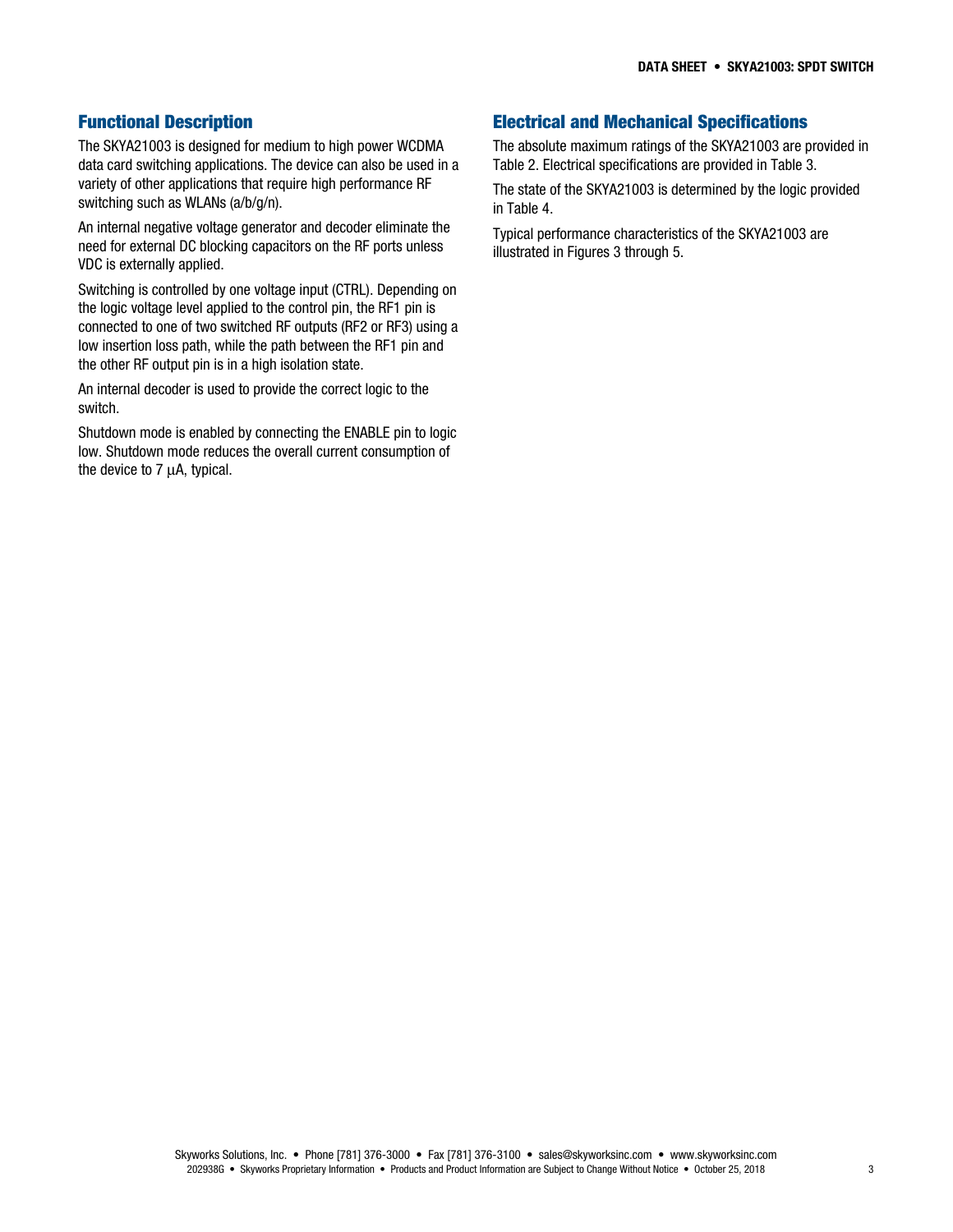#### Table 3. SKYA21003 Electrical Specifications1

#### (V<sub>BATT</sub> = 2.3 V to 4.8 V, CTRL = 0/1.65 V to 3.0 V, Tor = -40 to +105 °C, P<sub>IN</sub> = 0 dBm, Characteristic Impedance [Zo] = 50  $\Omega$ , Unless Otherwise Noted)

| <b>Parameter</b>                       | <b>Symbol</b>         | <b>Test Condition</b>                                                                                     | <b>Min</b>                 | <b>Typical</b>                       | <b>Max</b>                           | <b>Units</b>               |
|----------------------------------------|-----------------------|-----------------------------------------------------------------------------------------------------------|----------------------------|--------------------------------------|--------------------------------------|----------------------------|
| <b>RF Specifications</b>               |                       |                                                                                                           |                            |                                      |                                      |                            |
| Insertion loss                         | ${\sf IL}$            | RF1 to RF2/RF3:<br>0.1 to 1.0 GHz<br>1.0 to 2.2 GHz<br>2.2 to 2.5 GHz<br>2.5 to 5.0 GHz<br>5.0 to 6.0 GHz |                            | 0.30<br>0.35<br>0.35<br>0.45<br>0.60 | 0.35<br>0.50<br>0.50<br>0.65<br>0.80 | dB<br>dB<br>dB<br>dB<br>dB |
| Isolation                              | <b>Iso</b>            | RF1 to RF2/RF3:<br>0.1 to 1.0 GHz<br>1.0 to 2.2 GHz<br>2.2 to 2.5 GHz<br>2.5 to 5.0 GHz<br>5.0 to 6.0 GHz | 40<br>29<br>29<br>22<br>18 | 42<br>34<br>33<br>24<br>21           |                                      | dB<br>dB<br>dB<br>dB<br>dB |
| <b>Return loss</b>                     | S11                   | RF1 to RF2/RF3, 0.1 to 6.0 GHz                                                                            |                            | 20                                   |                                      | dB                         |
| 0.1 dB input compression point         | IPO.1dB               | RF1 to RF2/RF3, 0.8 to 2.5 GHz                                                                            | $+38$                      | $+38.5$                              |                                      | dBm                        |
| Third order intermodulation distortion | IMD3                  | $f_{\text{FND}} = 1950 \text{ MHz}$ @ +20 dBm,<br>$f_{BLK} = 1760 \text{ MHz}$ @ -15 dBm                  |                            | $-110$                               | $-105$                               | dBm                        |
|                                        |                       | 50% VCTL to 10/90% RF ON time                                                                             |                            | $\overline{2}$                       | 10 <sup>10</sup>                     | $\mu s$                    |
| Switching speed                        |                       | 50% VCTL to 90/10% RF OFF time                                                                            |                            | $\overline{2}$                       | 10                                   | μs                         |
|                                        |                       | 10/90% RF rise time                                                                                       |                            | $\mathbf{1}$                         | 5                                    | μs                         |
|                                        |                       | 90/10% RF fall time                                                                                       |                            | 1.5                                  | 5                                    | μs                         |
| Startup time <sup>2</sup>              |                       | Shutdown state to any RF switch<br>state                                                                  |                            | $\overline{2}$                       | 10                                   | μs                         |
| <b>DC Specifications</b>               |                       |                                                                                                           |                            |                                      |                                      |                            |
| Control voltage:<br>High<br>Low        | VCTL_HIGH<br>VCTL_LOW |                                                                                                           | 1.65<br>0                  |                                      | 3.0<br>0.4                           | V<br>$\mathsf{V}$          |
| Enable voltage:<br>High<br>Low         | VEN_HIGH<br>VEN_LOW   |                                                                                                           | 1.65<br>0                  |                                      | 3.0<br>0.4                           | V<br>V                     |
| Supply voltage                         | <b>VBATT</b>          |                                                                                                           | 2.3                        |                                      | 4.8                                  | $\mathsf{V}$               |
| Supply current                         | BATT                  | $V_{BAT} = 2.3$ to 4.8 V                                                                                  |                            | 37                                   | 100                                  | μA                         |
| Control current                        | <b>CTRL</b>           | $CTRL = 1.8 V$                                                                                            |                            | $\mathbf{1}$                         | 5                                    | μA                         |
| Shutdown mode supply current           | <b>I</b> OFF          | ENABLE = $0$ V, VBATT = $2.3$ V to 4.8 V                                                                  |                            | $\overline{7}$                       | $20\,$                               | μA                         |

 $\frac{1}{1}$  Performance is guaranteed only under the conditions listed in this table.

2 Startup time refers to the amount of time it takes for the switch to be fully operational when coming out of shutdown mode (EN = 0).

## Table 4. SKYA21003 Truth Table1

| <b>CTRL</b> | <b>ENABLE</b> | <b>Mode</b> |
|-------------|---------------|-------------|
|             |               | RF1 to RF2  |
|             |               | RF1 to RF3  |
|             |               | Shutdown    |

 $1 = 1.65$  to 3.0 V

 $0 = -0$  to 0.4 V (control and enable voltages must be ≤VDD at all times)

 $X =$  don't care

Any state other than described in this Table places the switch into an undefined state. An undefined state will not damage the device.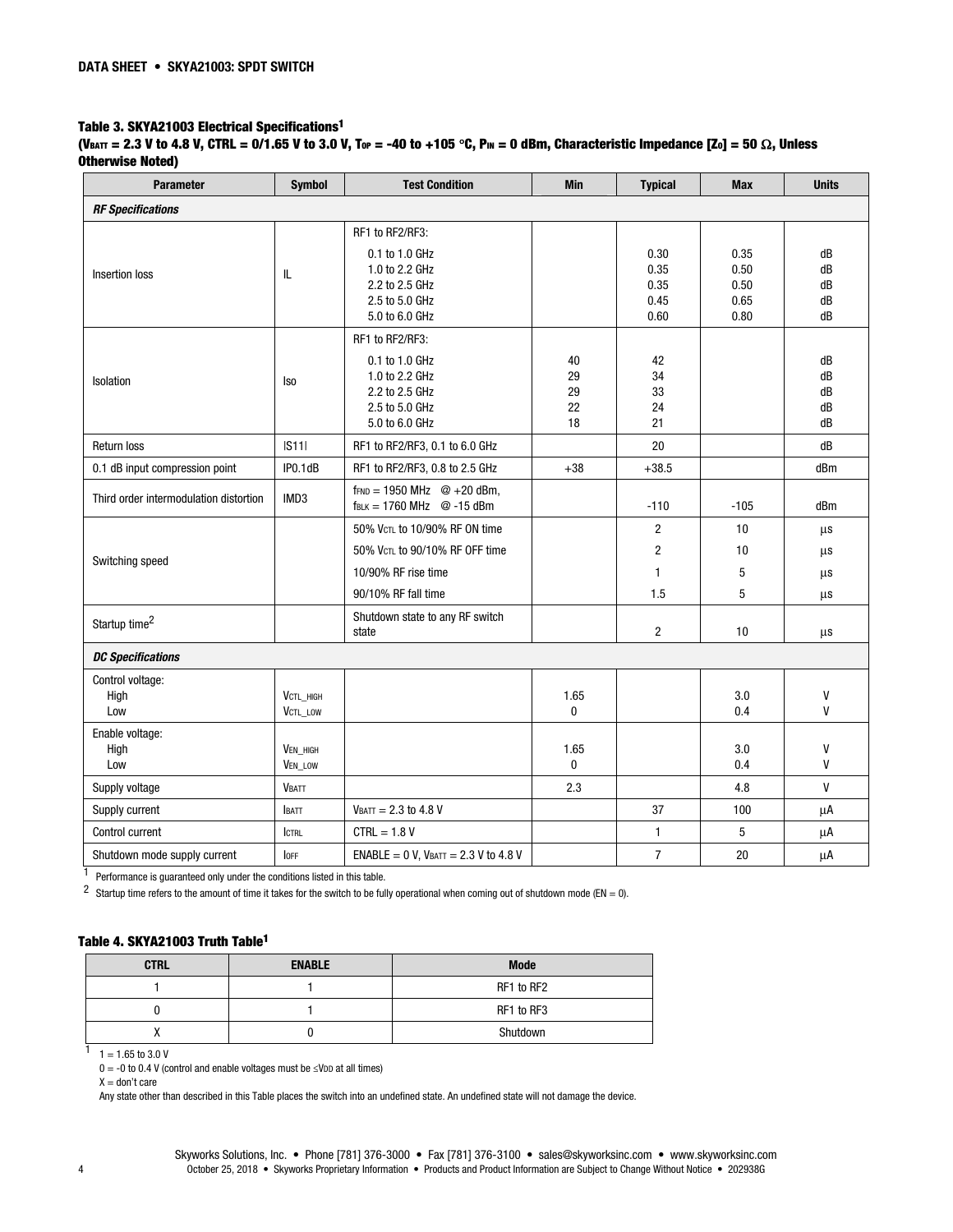## Typical Performance Characteristics

(VBATT = 2.3 V to 4.8 V, CTRL = 0/1.65 V to 3.0 V, T0P = -40 to +105 °C, PIN = 0 dBm, Characteristic Impedance [Zo] = 50  $\Omega$ , Unless Otherwise Noted)



Figure 3. Insertion Loss vs Frequency

Figure 4. Input Return Loss vs Frequency



Figure 5. Input to Output Isolation vs Frequency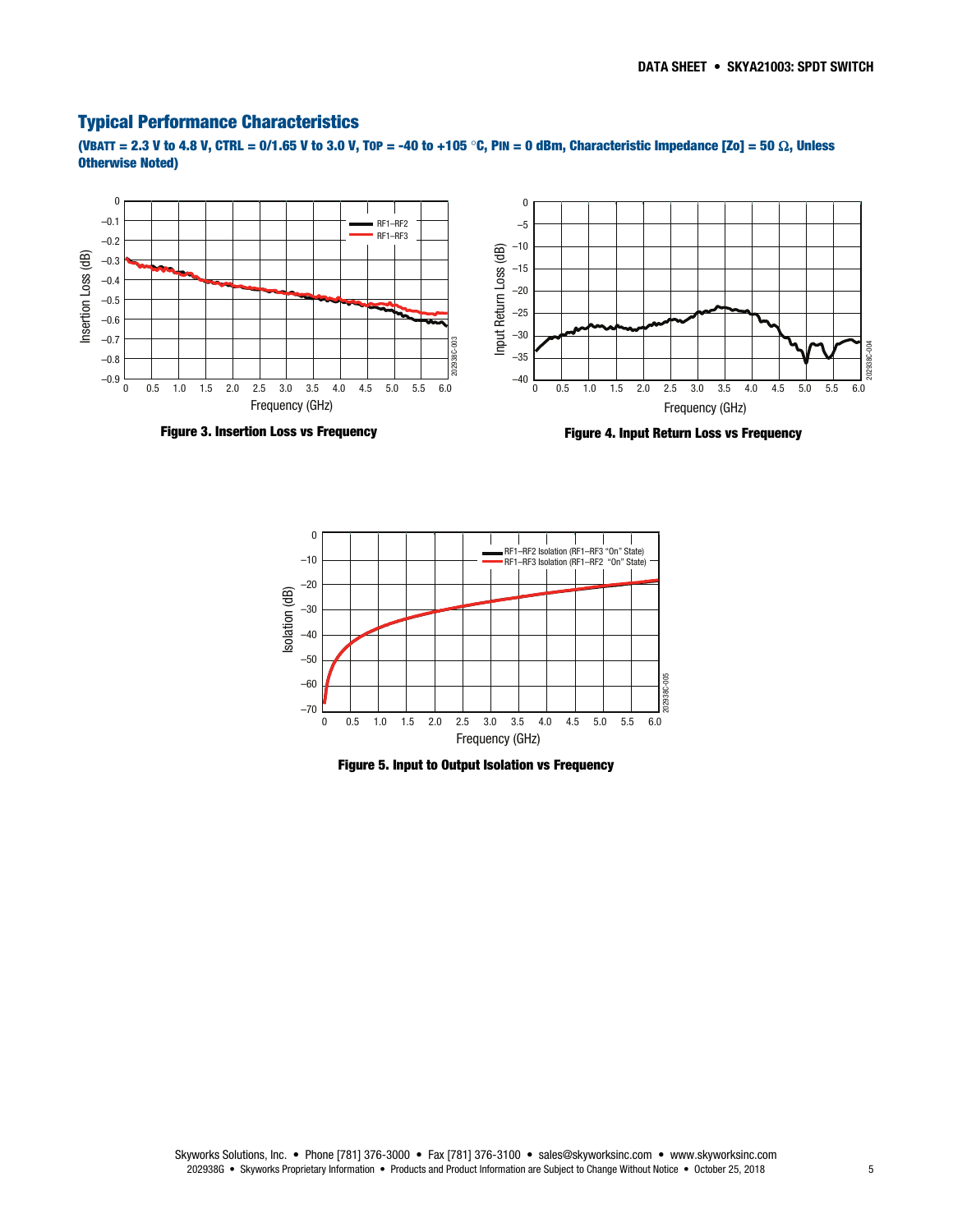# Evaluation Board Description

The SKYA21003 Evaluation Board is used to test the performance of the SKYA21003 SPDT Switch.

An Evaluation Board schematic diagram is provided in Figure 6. An assembly drawing for the Evaluation Board is shown in Figure 7.



Figure 6. SKYA21003 Evaluation Board Schematic



Figure 7. SKYA21003 Evaluation Board Assembly Diagram

Skyworks Solutions, Inc. • Phone [781] 376-3000 • Fax [781] 376-3100 • sales@skyworksinc.com • www.skyworksinc.com 6 October 25, 2018 • Skyworks Proprietary Information • Products and Product Information are Subject to Change Without Notice • 202938G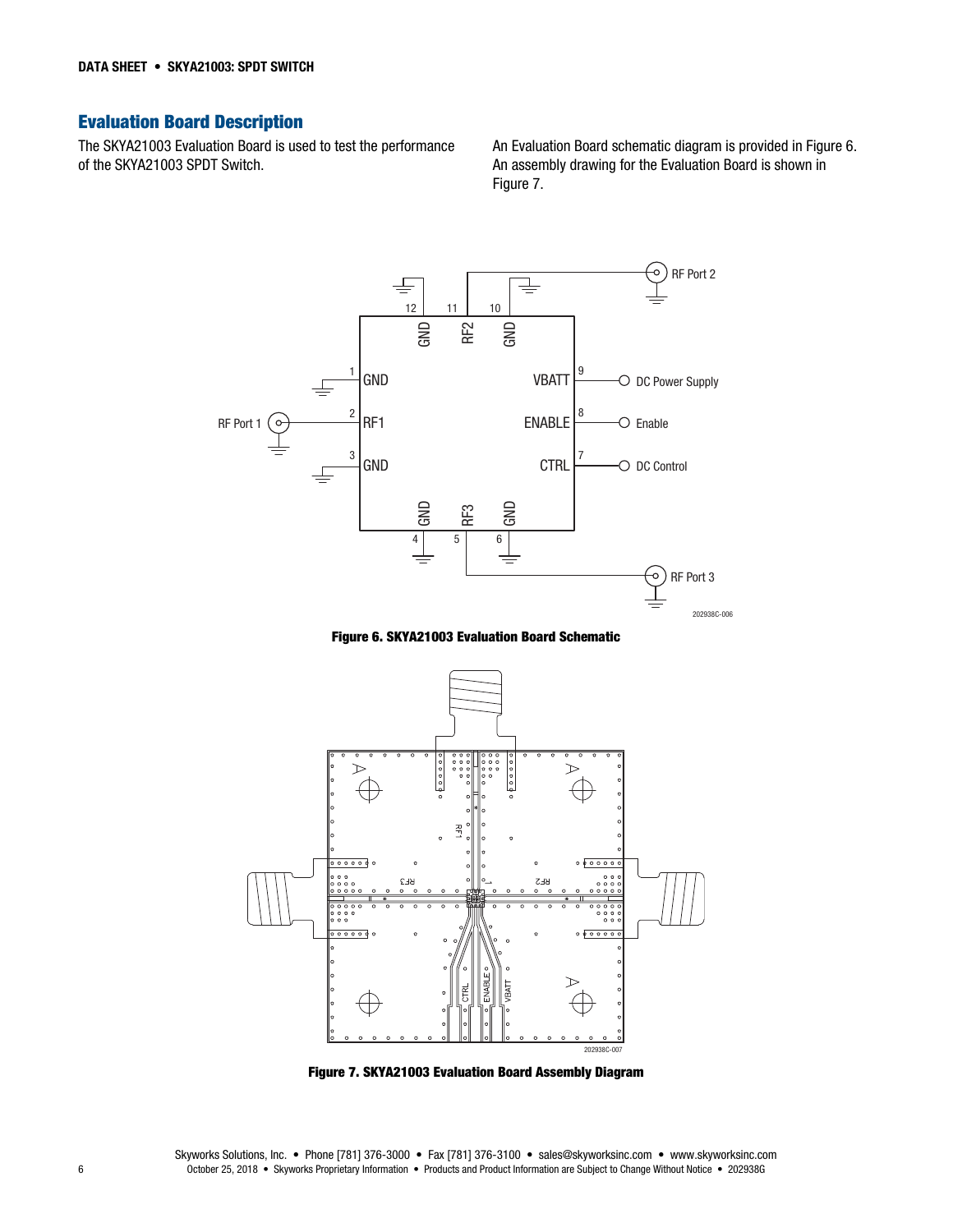### Package Dimensions

The PCB layout footprint for the SKYA21003 is provided in Figure 8. A typical part marking is shown in Figure 9. Package dimensions are shown in Figure 10, and tape and reel dimensions are provided in Figure 11.

## Package and Handling Information

Instructions on the shipping container label regarding exposure to moisture after the container seal is broken must be followed. Otherwise, problems related to moisture absorption may occur when the part is subjected to high temperature during solder assembly.

The SKYA21003 is rated to Moisture Sensitivity Level 1 (MSL1) at 260 °C. It can be used for lead or lead-free soldering. For additional information, refer to the Skyworks Application Note, *Solder Reflow Information*, document number 200164.

Care must be taken when attaching this product, whether it is done manually or in a production solder reflow environment. Production quantities of this product are shipped in a standard tape and reel format.



*All measurements in millimeters* 202938C-008

Figure 8. SKYA21003 PCB Layout Footprint (Top View)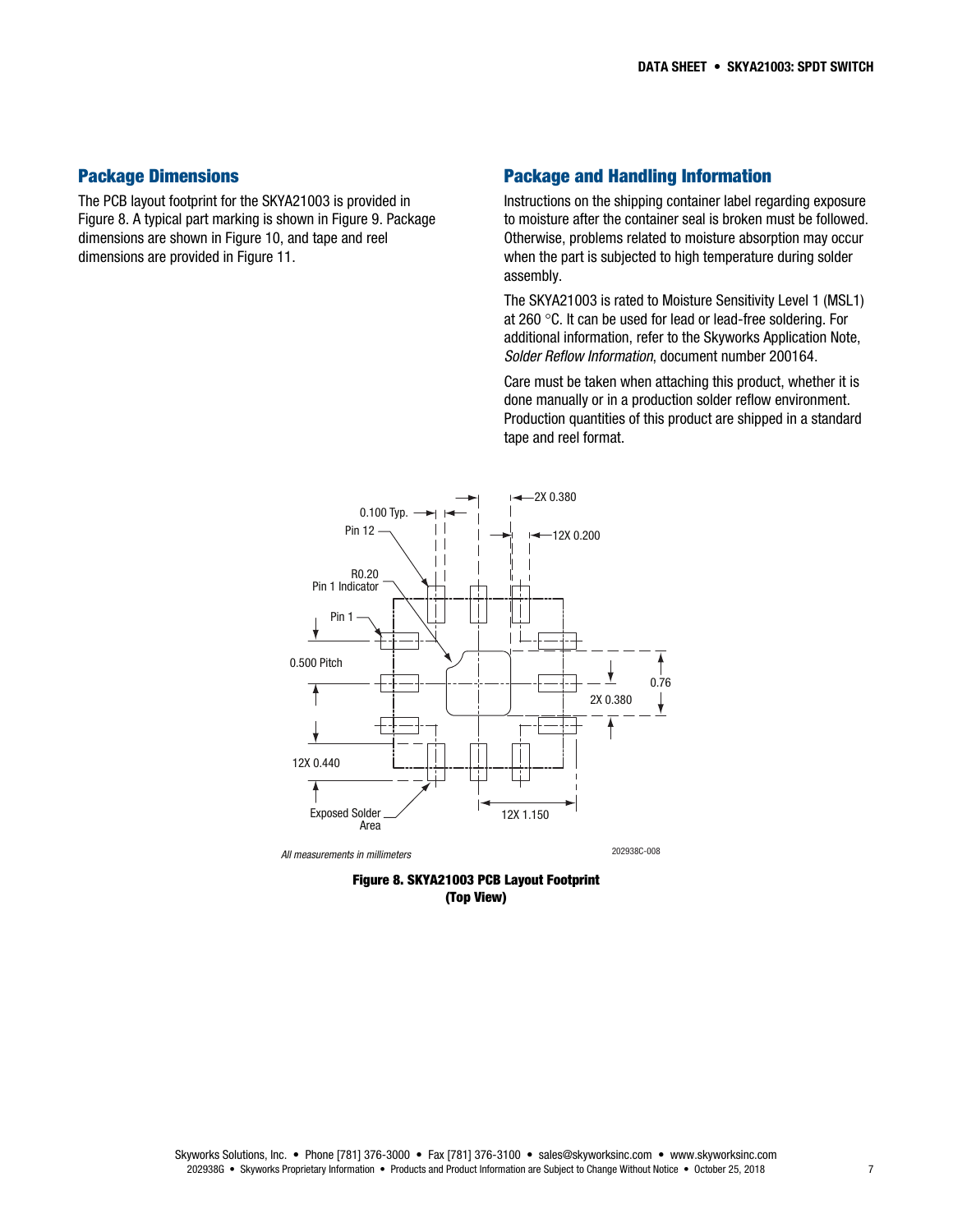

Figure 10. SKYA21003 Package Dimensions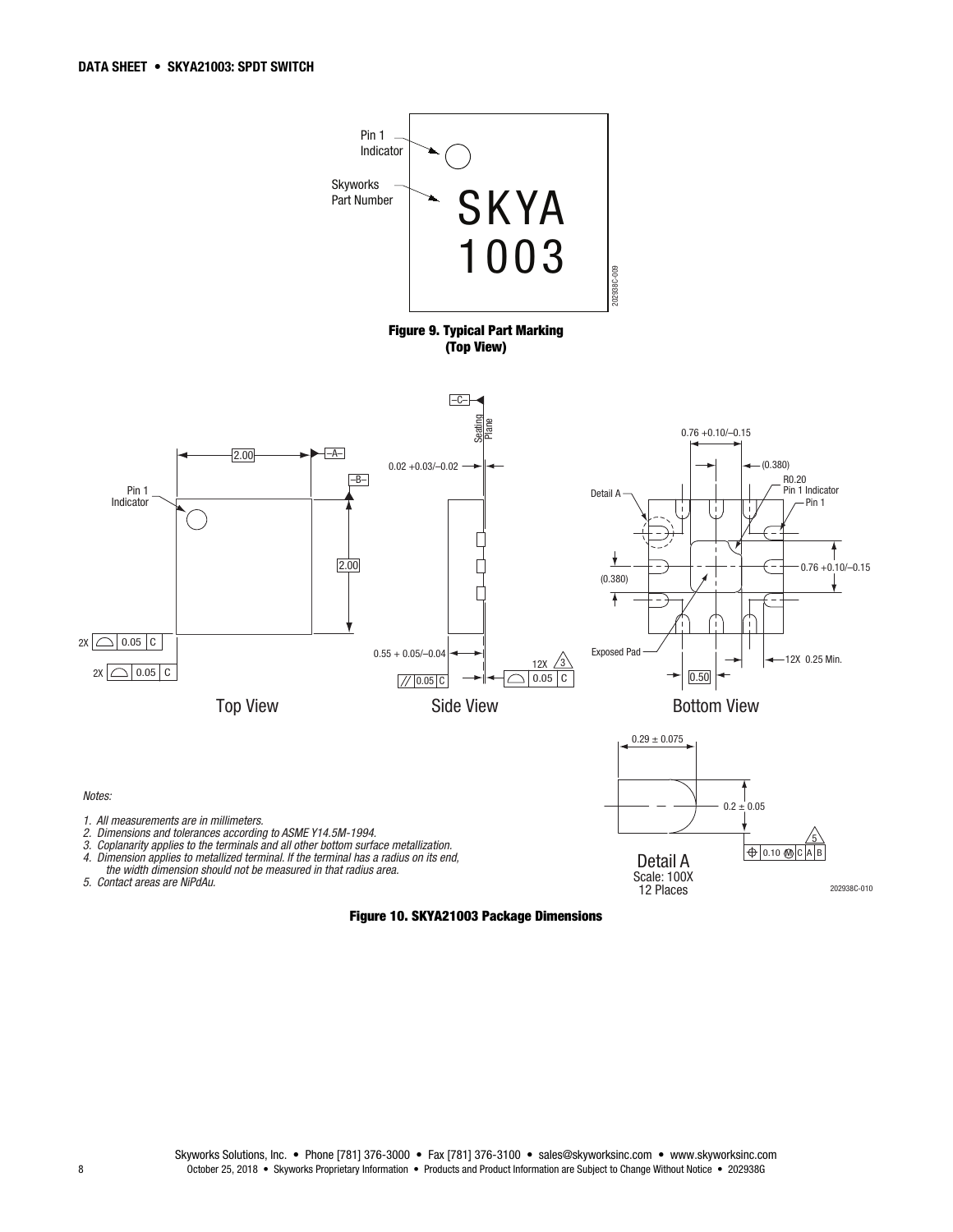

Figure 11. SKYA21003 Tape and Reel Dimensions

Skyworks Solutions, Inc. • Phone [781] 376-3000 • Fax [781] 376-3100 • sales@skyworksinc.com • www.skyworksinc.com 202938G • Skyworks Proprietary Information • Products and Product Information are Subject to Change Without Notice • October 25, 2018 9